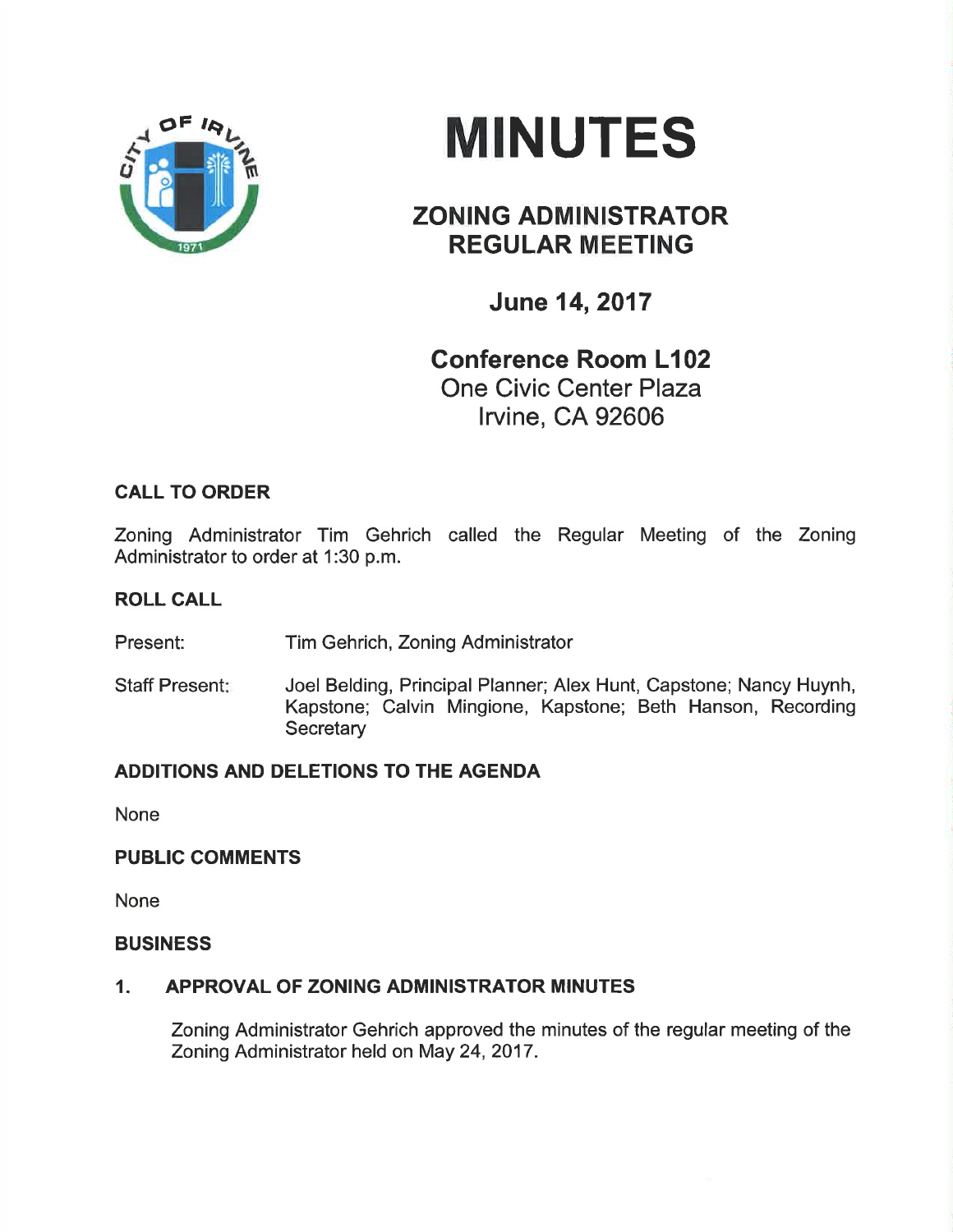#### PUBLIC HEARINGS

#### 2. slGN PROGRAM (00702063-pSS) WITH ADM|NISTRATIVE RELIEF FOR MARRIOTT AND COURTYARD MARRIOTT HOTELS IN THE IRVINE SPECTRUM CENTER (PLANN|NG AREA 33)

Zoning Administer Gehrich reopened the public hearing at 1:31 p.m.

Alex Hunt, Kapstone, Consultant to the City, presented the staff report and noted there was an errata sheet. Mr. Hunt reviewed the changes that had been made as requested at the last Zoning Administrator meeting, and was requesting that Sign Type 1 displaying the Marriott Iogo remain at 144 inches, as the size was appropriate for the size of the building.

Pete Pirzadeh, Pirzadeh & Associates, was available to answer questions. Mr. Pirzadeh also addressed Sign Type 1 noting that the scale of the building due to the size of the building and the urban concept of the center.

Zoning Administrator Gehrich closed the public hearing at 1:38 p.m

ACTION: Zoning Administrator Gehrich adopted RESOLUTION NO. 17-1372, A RESOLUTION OF THE ZONING ADMINISTRATOR OF THE CITY OF IRVINE, CALIFORNIA, APPROVING SIGN PROGRAM OO7O2O63-PSS WITH ADMINISTRATIVE RELIEF FOR MARRIOTT AND COURTYARD MARRIOTT HOTELS, LOCATED AT 7905 & 7955 IRVINE CENTER DRIVE WITHIN PLANNING AREA 33 (IRVINE SPECTRUM CENTER), FILED BY PIRZADEH & ASSOCIATES INC. ON BEHALF OF SPECTRUM GATEWAY HOTELS LLC

As amended by the errata sheet.

 $3<sub>ii</sub>$ FINDING OF PUBLIC CONVENIENCE OR NECESSITY FOR AN ALCOHOLIC BEVERAGE CONTROL LICENSE ("TYPE 21") FOR TARGET LOCATED IN UNIVERSITY CENTER; 4255 CAMPUS DRIVE, SUITE A150; PLANNING AREA 24

Zoning Administer Gehrich opened the public hearing at 1:39 p.m.

Nancy Huynh, Kapstone, Consultant to the City, presented the staff report

Beth Aboulafia, representing the applicant, was available to answer questions

Zoning Administrator Gehrich closed the public hearing at 1:44 p.m.

ACTION: Zoning Administrator Gehrich adopted RESOLUTION NO. 17-1374, A RESOLUTION OF THE ZONING ADMINISTRATOR OF THE CITY OF IRVINE, CALIFORNIA, FINDING THAT THE 'TYPE 21" OFF.SALE GENERAL LIQUOR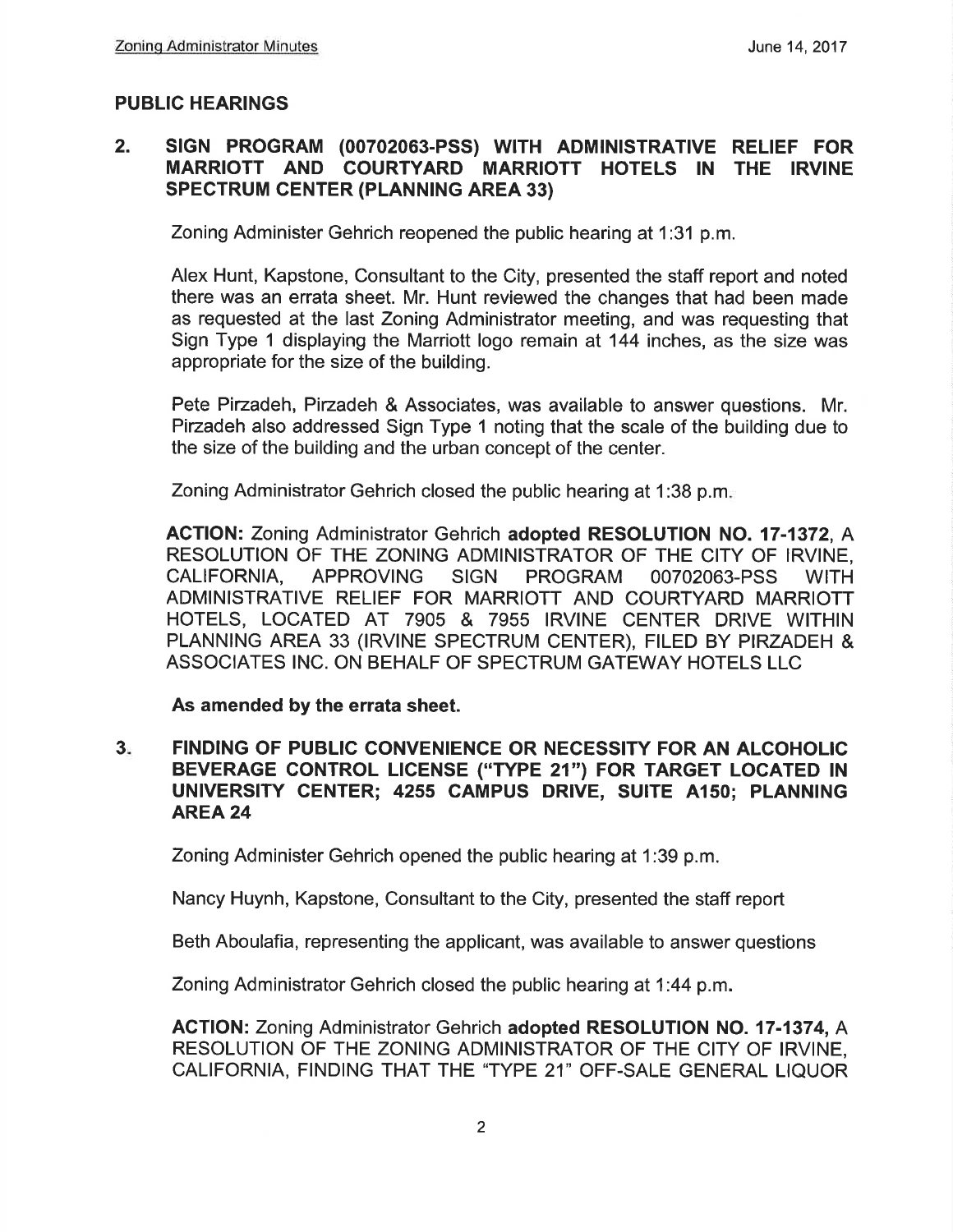LICENSE (00706038-PABC) SERVES PUBLIC CONVENIENCE OR NECESSITY FOR TARGET LOCATED lN UNIVERSITY CENTER; <sup>4255</sup> CAMPUS DRIVE, SUITE 4150; PLANNING AREA 24

#### 4. SIGN PROGRAM (00699516-PSS) WITH ADMINISTRATIVE RELIEF FOR THE ROYCE APARTMENTS AT PARK PLACE IN THE IRVINE BUSINESS **COMPLEX (PLANNING AREA 36)**

Zoning Administer Gehrich opened the public hearing at 1:39 p.m

Alex Hunt, Kapstone, Consultant to the City, presented the staff report

Zoning Administrator Gehrich closed the public hearing at 1:44 p.m

ACTION: Zoning Administrator Gehrich adopted RESOLUTION NO. 17-1377, A RESOLUTION OF THE ZONING ADMINISTRATOR OF THE CITY OF IRVINE, CALIFORNIA, APPROVING SIGN PROGRAM 00699516.PSS WITH ADMINISTRATIVE RELIEF FOR THE ROYCE APARTMENTS, LOCATED AT 3301 MICHELSON DRIVE IN THE IRVINE BUSINESS COMPLEX (PLANNING AREA 36); FILED BY JL HARE ASSOCIATES ON BEHALF OF SARES REGIS **GROUP** 

#### 5. SIGN PROGRAM MODIFICATION (00705863-PSS) WITH ADMINISTRATIVE RELIEF FOR EXTRA SPACE STORAGE IN IRVINE SPECTRUM <sup>5</sup> (PLANNING AREA 34)

Zoning Administer Gehrich opened the public hearing at 1:55 p.m

Calvin Mingione, Kapstone, Consultant to the City, presented the staff report and an errata sheet.

David Baab, Baab & Associates, was available to answer questions

Zoning Administrator Gehrich closed the public hearing at 1:58 p.m.

AGTION: Zoning Administrator Gehrich adopted RESOLUTION NO. 17-1376, A RESOLUTION OF THE ZONING ADMINISTRATOR OF THE CITY OF IRVINE, CALIFORNIA, APPROVING SIGN PROGRAM MODIFICATION 00705863-PSS W]TH ADMINISTRATIVE RELIEF FOR THE EXTRA SPACE STORAGE LOCATED AT 92BO AND 93OO RESEARCH DRIVE IN IRVINE SPECTRUM 5 (PLANNING AREA 3a); FILED BY BAAB & ASSOCIATES, lNC. ON BEHALF OF IRVINE COMPANY OFFICE PROPERTIES

As amended by the errata sheet.